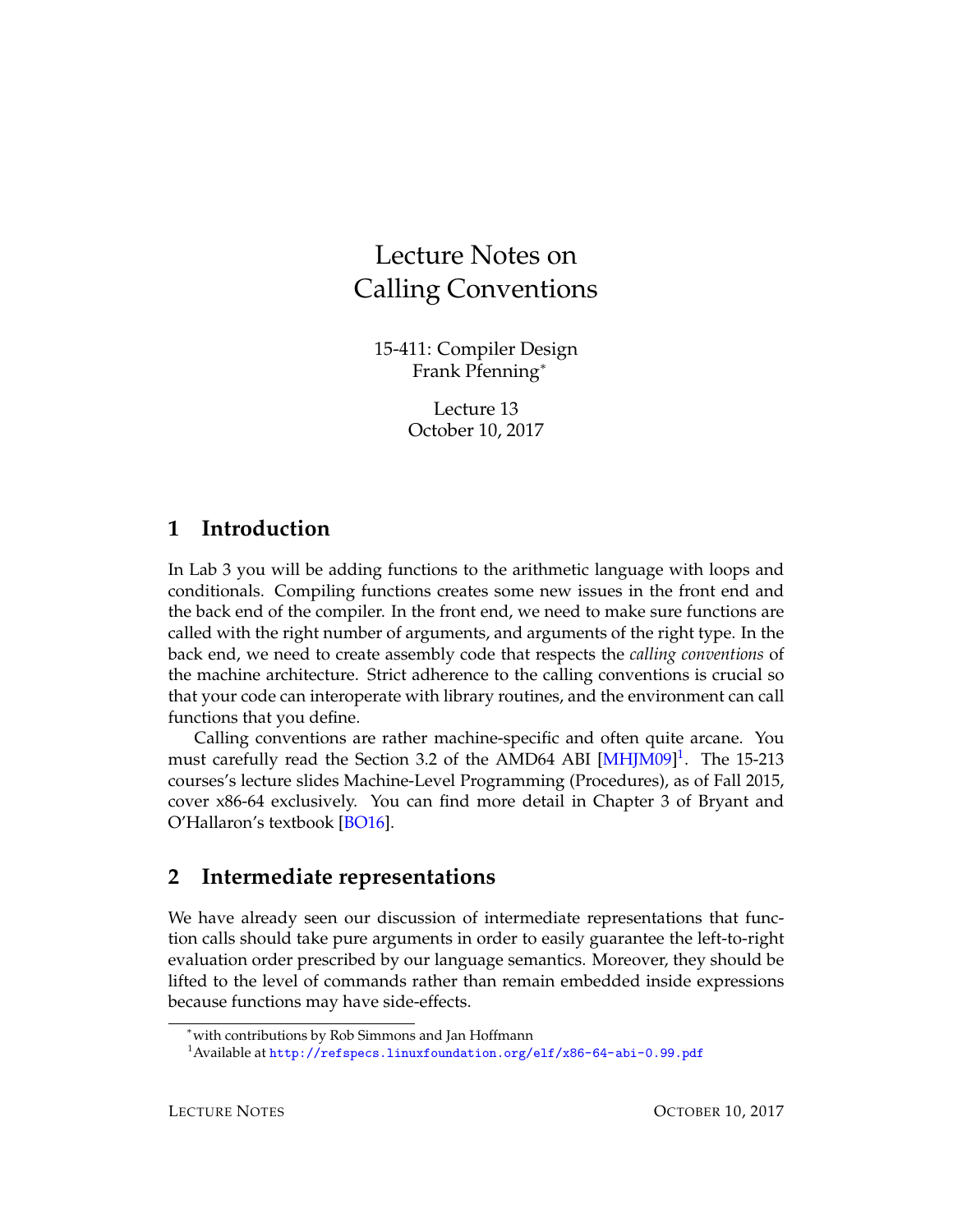We will discuss two lower-level forms of intermediate representation for function calls. The first, higher-level, form is one we will treat as an addition to the language of quads (three-address code), an instruction

$$
d \leftarrow f(s_1, \ldots, s_n)
$$

where each  $s_i$  is a source operand and  $d$  is a destination operand. In the language of quads, we can extend our generic def $(l, x)$ , use $(l, x)$  and succ $(l, l')$  to handle this new form of instruction.

$$
\frac{l: d \leftarrow f(s_1, \dots, s_n)}{\text{def}(l, d)} \quad J_8
$$
  
use $(l, s_i)$   $(1 \le i \le n)$   
succ $(l, l + 1)$ 

The second lower-level intermediate represetnation, which will do register allocation on, will also be treated as a three-address code language, but it may fit better with two-address code in your compiler. In this lower-level intermediate language, we will simply have calls of the form

call f

All arguments and return values will be designated by special registers.

#### **3 x86-64 Calling Conventions**

In x86-64, the first six arguments are passed in registers, the remaining arguments are passed on the stack. The result is returned in a specific return register %rax. These conventions do not count floating point arguments and results, which are passed in the dedicated floating point registers %xmm0 to %xmm7 and on the stack only if there are more than eight floating point parameters. Fortunately, our language has only integers at the moment, so you do not have to worry about the conventions for floating point numbers.

In the IA32 instruction set that preceded x86-64, stack frames were required to have a *frame* or *base* pointer %ebp which had to be saved and restored in a very specific fashion with each function call. It provided a reliable pointer to the beginning of a stack frame for easy calculation of frame offsets to handle references to arguments and local variables. It also made it easier for tools such as gdb to print backtraces of the stack. On the x86-64 this information is maintained elsewhere and a frame pointer is no longer required.

The general organization of stack frames at the time a procedure is called, will be as follows.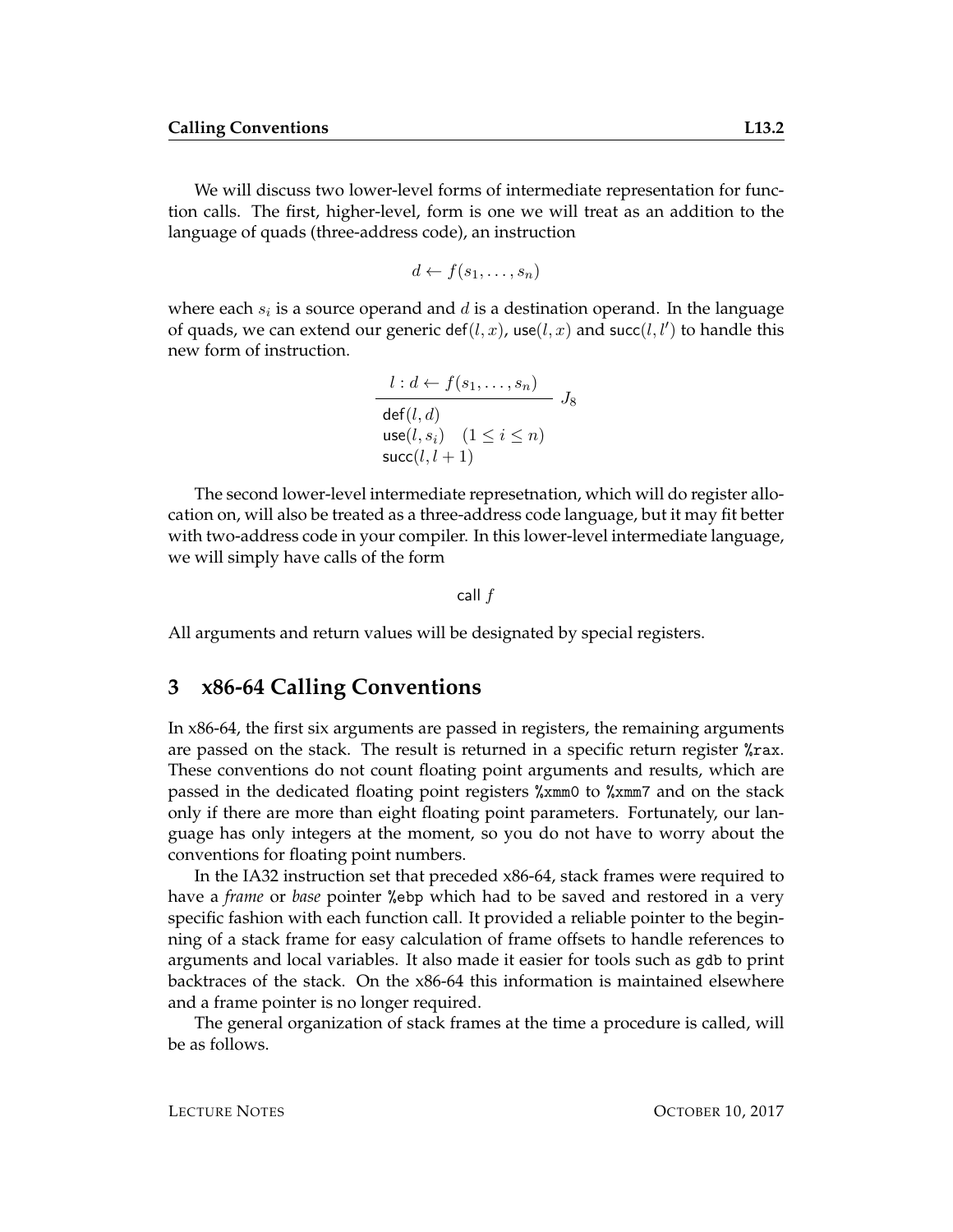| Address            | Contents       | Frame  |
|--------------------|----------------|--------|
|                    |                | Caller |
| $16(\text{``rsp})$ | argument 8     |        |
| $8(\text{``rsp})$  | argument 7     |        |
| $(\sqrt[n]{rsp})$  | return address |        |

Note that all arguments take 8 bytes of space on the stack, even if the type of argument would indicate that only 4 bytes need to be passed.

The function that is called, the *callee*, should set up its stack frame, reserving space for local variables, spilled temps that could not be assigned to registers, and arguments passed to functions it calls in turn. We recommend calculating the total space needed and then decrementing the stack pointer %rsp by the appropriate amount only one time within the function. By changing the stack pointer only once, at the beginning, references to parameters and local variables remain constant throughout the function's execution. The stack then looks as follows, where the size of the callee's stack frame is  $n$ .

| Position             | Contents            | Frame    |
|----------------------|---------------------|----------|
|                      |                     | Caller   |
| $n + 16$ (% $rsp$ )  | argument 8          |          |
| $n + 8$ (% $rsp$ )   | argument 7          |          |
| $n + O(\text{Trsp})$ | return address      |          |
|                      | local variables     | Callee   |
|                      |                     |          |
|                      | argument build area |          |
|                      | for function calls  |          |
|                      |                     |          |
| $(\% \text{rsp})$    | end of frame        |          |
|                      | 128 bytes           | red zone |

Note that  $\chi$ rsp should be aligned 0 mod 16 before another function is called, and may be assumed to be aligned 8 mod 16 on function entry. This happens because the call instruction saves the 64-bit return address on the stack.

The area below the stack pointer is called the *red zone* and may be used by the callee as temporary storage for data that is not needed across function calls or even to build arguments to be used before a function call. The ABI states that the red zone "shall not be modified by signal or interrupt handlers." This can be tricky, however, because, for example, Linux kernel code may not respect the red zone and overwrite this area. We therefore suggest not using the red zone.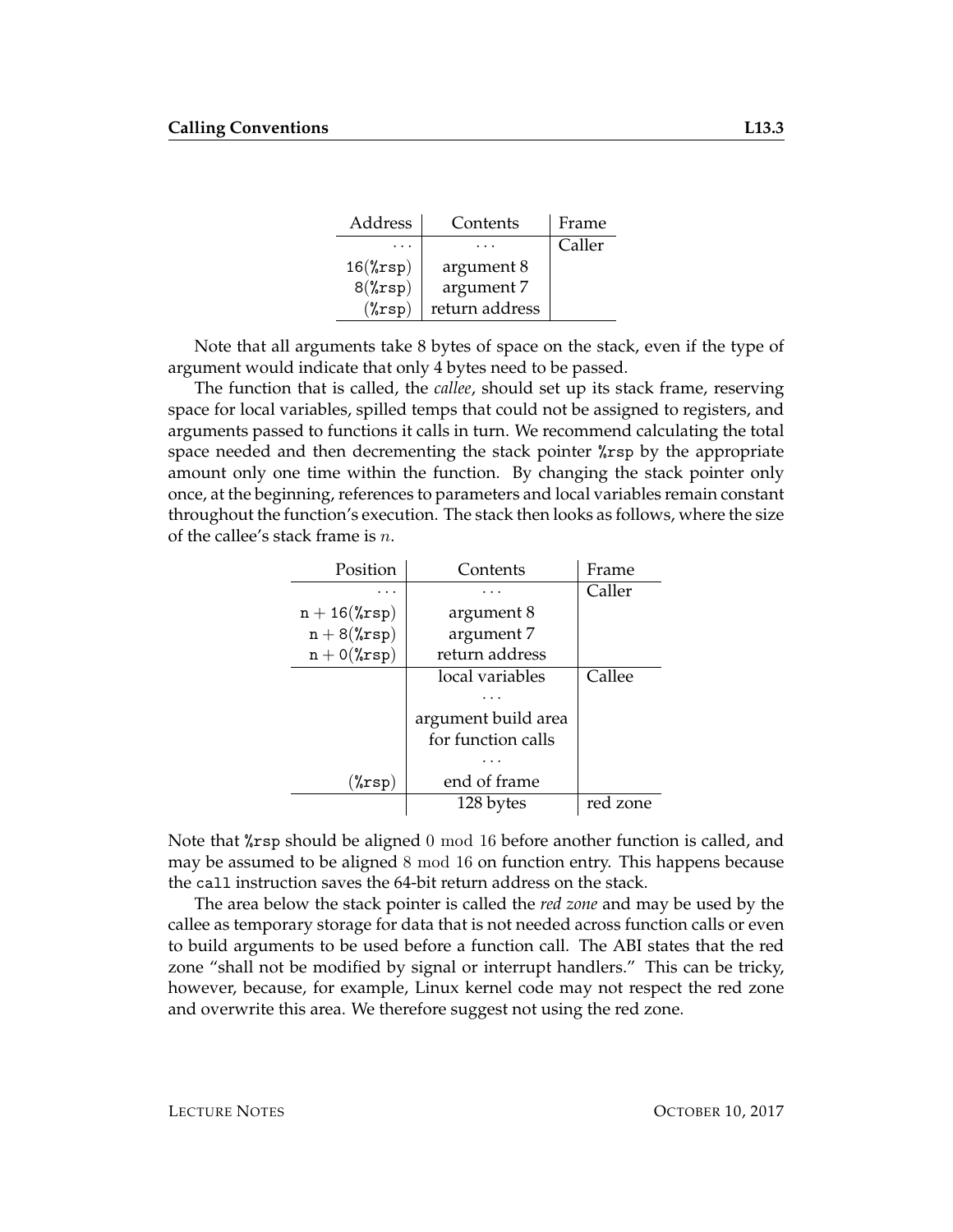## **4 Register Convention**

We extract from [\[MHJM09\]](#page-11-0) the relevant information on register usage. In the first column is a suggested numbering for the purpose of register allocation.

| Abstract             | x86-64   |               | Preserved accross |
|----------------------|----------|---------------|-------------------|
| form                 | Register | Usage         | function calls    |
| $res_0$              | %rax     | return value* | No                |
| $arg_1$              | %rdi     | argument 1    | No                |
| $arg_2$              | %rsi     | argument 2    | No                |
| $arg_3$              | %rdx     | argument 3    | No                |
| $arg_4$              | %rcx     | argument 4    | No                |
| $arg_5$              | %r8      | argument 5    | No                |
| $arg_6$              | %r9      | argument 6    | No                |
| ler <sub>7</sub>     | %r10     | caller-saved  | No                |
| lers                 | %r11     | caller-saved  | No                |
| leeg                 | %rbx     | callee-saved  | Yes               |
| $lee_{10}$           | %rbp     | callee-saved* | Yes               |
| $lee_{11}$           | %r12     | callee-saved  | Yes               |
| $_{\text{leq}_{12}}$ | %r13     | callee-saved  | Yes               |
| $_{leg13}$           | %r14     | callee-saved  | Yes               |
| $_{\text{leq}_{14}}$ | %r15     | callee-saved  | Yes               |
|                      | %rsp     | stack pointer | Yes               |

The starred registers have a potentially relevant alternative use. %al (the lower 8 bits of %rax) contains the number of floating point arguments on the stack in a call to varargs functions. %rbp is the frame pointer for the stack frame, in an x86-like calling convention (which is optional for the x86-64).

## <span id="page-3-0"></span>**5 Typical Calling Sequence**

If we have 6 or fewer arguments, a typical calling sequence for 32-bit arguments with an instruction

$$
d \leftarrow f(s_1, s_2, s_3)
$$

will have the following form:

```
arg_3 \leftarrow s_3\arg_2 \leftarrow s_2arg_1 \leftarrow s_1call fd \leftarrow res_0
```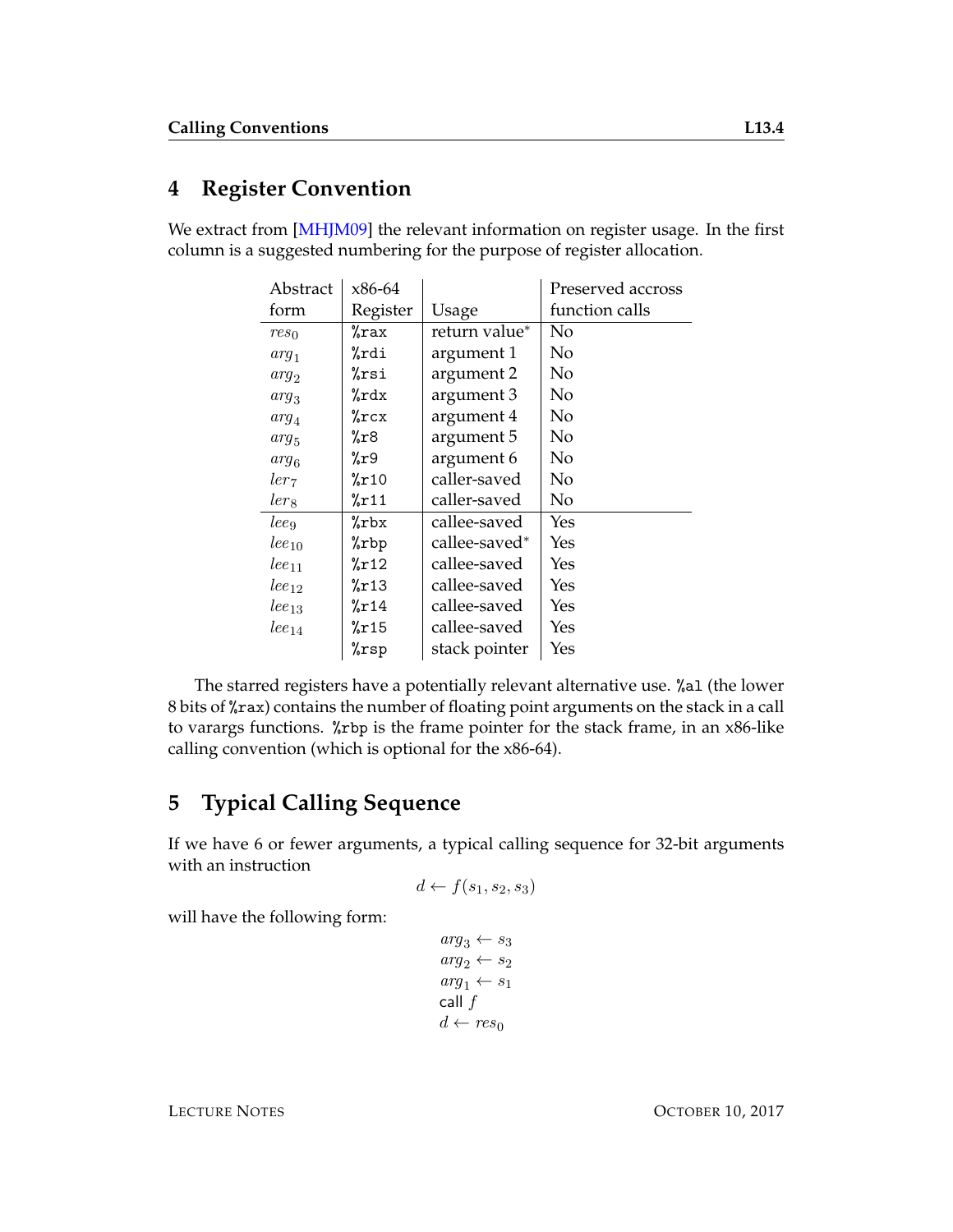First we move the temps into the appropriate argument registers, then we call the function  $f$  (represented by a symbolic label), and then we move the result register into the desired destination.

This organization, perhaps just before register allocation, has the advantage that the live ranges of fixed registers (called *precolored nodes* in register allocation) is minimized. This is important to avoid potential conflict. We have already applied a similar technique in the implementation of div and mod operations, which expect their arguments in fixed registers.

Let us state this as a fundamental principle of code generation that you should strive to adhere to:

The live range of precolored registers should be as short as possible!

We can now see a problem with our previous calculation of def and use information: the above sequence to actually implement the function call will overwrite the argument registers  $\arg_1$ ,  $\arg_2$ , and  $\arg_3$  as well as the result register  $res_0$ . In fact, any of the argument registers, the result register, as well as %r10 and %r11, may not be preserved across function calls and therefore have to be considered to be *defined* by the call. If we represent this in the low-level intermediate language, we would *add* to the rule  $J_8$  the following rule  $J'_8$ :

$$
\begin{array}{c} l:{\mathsf{call}}\,f\\ \dfrac{{\mathsf{caller}}\, {\mathsf{save}}(r)}{{\mathsf{def}}(l,r)} \,\,\, J_8' \end{array}
$$

where caller-save(r) is true of register r among  $\lambda$ rax,  $\lambda$ rdi,  $\lambda$ rsi,  $\lambda$ rdx,  $\lambda$ rcx,  $\lambda$ r8,  $\chi$ r9,  $\chi$ r10, and  $\chi$ r11.

Here we assume that register aliasing is handled correctly, that is, the register allocator understands that, for example, %eax constitutes the lower 32 bits of %rax.

Note that all *argument registers* and the *result register* are *caller-save*. This is justified by the fact that we often compute a value for the purposes of passing it into a function, but we do not require that value afterwards. Of course, the result register has to be caller-save, since it will be defined by the called function before it returns.

We refer to argument registers more abstractly as  $\arg_1, \arg_2, \dots, \arg_6$  and  $\ker_7$ and  $lers$  for the other two caller-saved registers (even if they are not used for passing arguments to a function). We refer to the result register  $\chi$ rax as  $res_0$ .

Now if a temp  $t$  is live after a function call, we have to add an infererence edge connecting t with any of the fixed registers noted above, since the value of those registers are not preserved across a function call.

The other fixed use of argument registers is of course at the beginning of a function. Again, we should be careful to generate code that keeps the live ranges of precolored registers short. We can accomplish this by moving the argument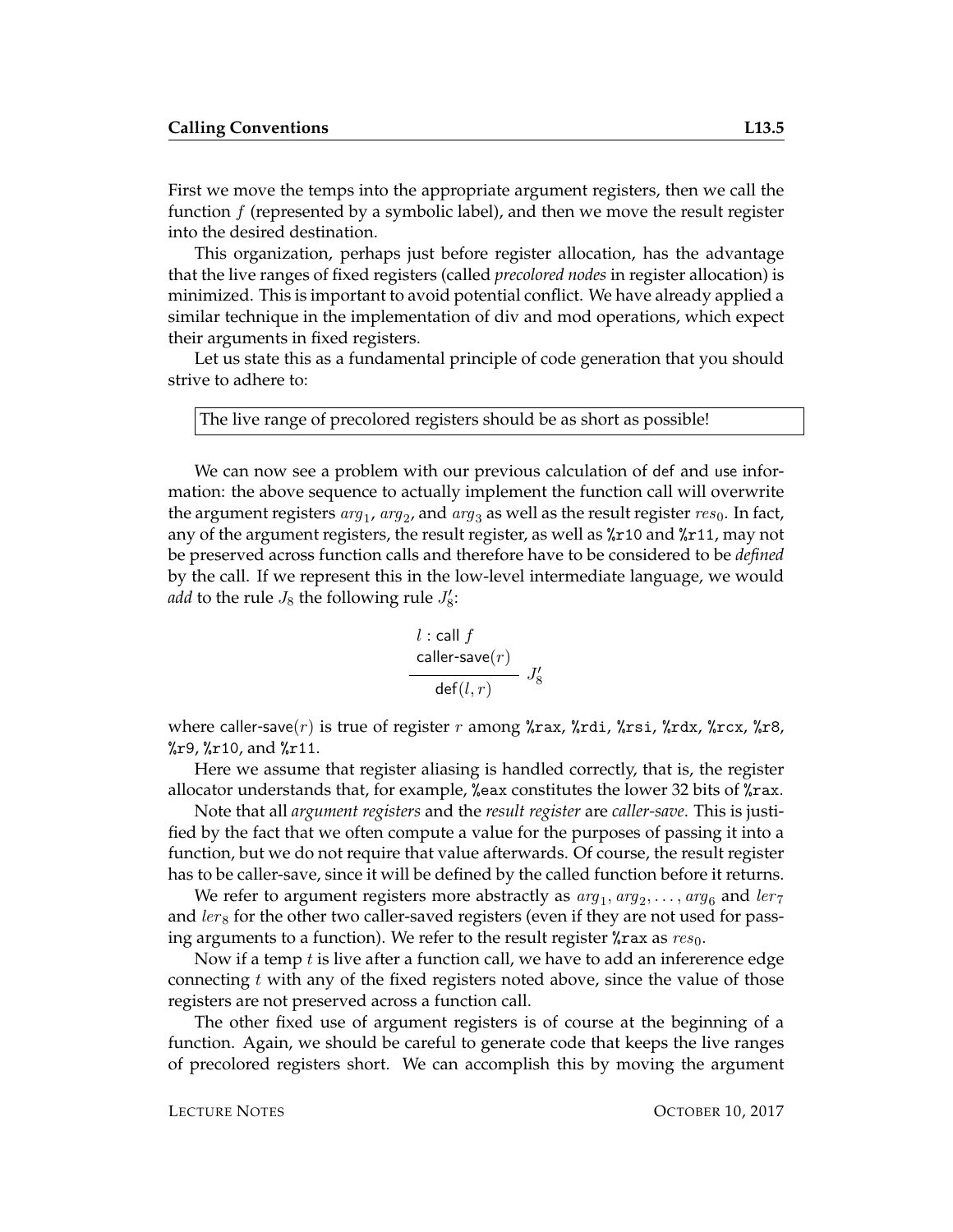registers into temps. Under some heuristics in register allocation and coalescing, these moves can sometimes be eliminated. A function  $f(x, y, z)$  might then start with

$$
f: \begin{aligned} x &\leftarrow arg_1 \\ y &\leftarrow arg_2 \\ z &\leftarrow arg_3 \end{aligned}
$$

One more note: if it is possible that the function  $f$  is a function accepting a variable number of arguments, some additional considerations apply. For example, the low 8 bits of %rax, called %al hold the number of floating point arguments passed to the function. One therefore sometimes sees xorl %eax, %eax before a function call to define zero variable arguments.

#### **6 Callee-saved Registers**

The typical calling sequence above takes care of treating caller-save registers correctly. But what about callee-saved registers, namely %rbx, %rbp, %r12, %r13, %r14 and %r15? In compiling a function we are required that the generated code preserves all the callee-saved registers. We generically refer to these registers as  $le_{i}$ where  $9 \leq i \leq 14$ .

The standard approach is to save those that are needed onto the stack in the function prologue and restore them from the stack in the function epilogue, just before returning. Of course, saving and restoring them all is safe, but may be overkill for small functions that do not require many registers.

Remember that callee-saved registers are essentially live throughout the body of a function, since their value at the return instruction matters. This violates our general rule to keep the live ranges of precolored registers short—in fact, they are maximal!

One simple way to deal with this is by listing them last among the registers to be assigned by register allocation. If we need more than the available number of caller-saved registers, we assign callee-save registers before we resort to spilling, but make sure the save them at the beginning of a function and restore them at the end. This is generally more efficient than the usual register spilling since such temps still live in a register throughout the function execution. We use this technique in the example in Section [7.](#page-6-0)

Another solution is to let register allocation together with register coalescing do the job for us. We can move the contents of all the callee-saved registers into temps at the beginning of a function and then move them back at the end. If it turns out these temps are spilled, then they will be saved onto the stack. If not, they may be moved from one register to another and then back at the end. However, this only works well with the right heuristics for assigning registers or using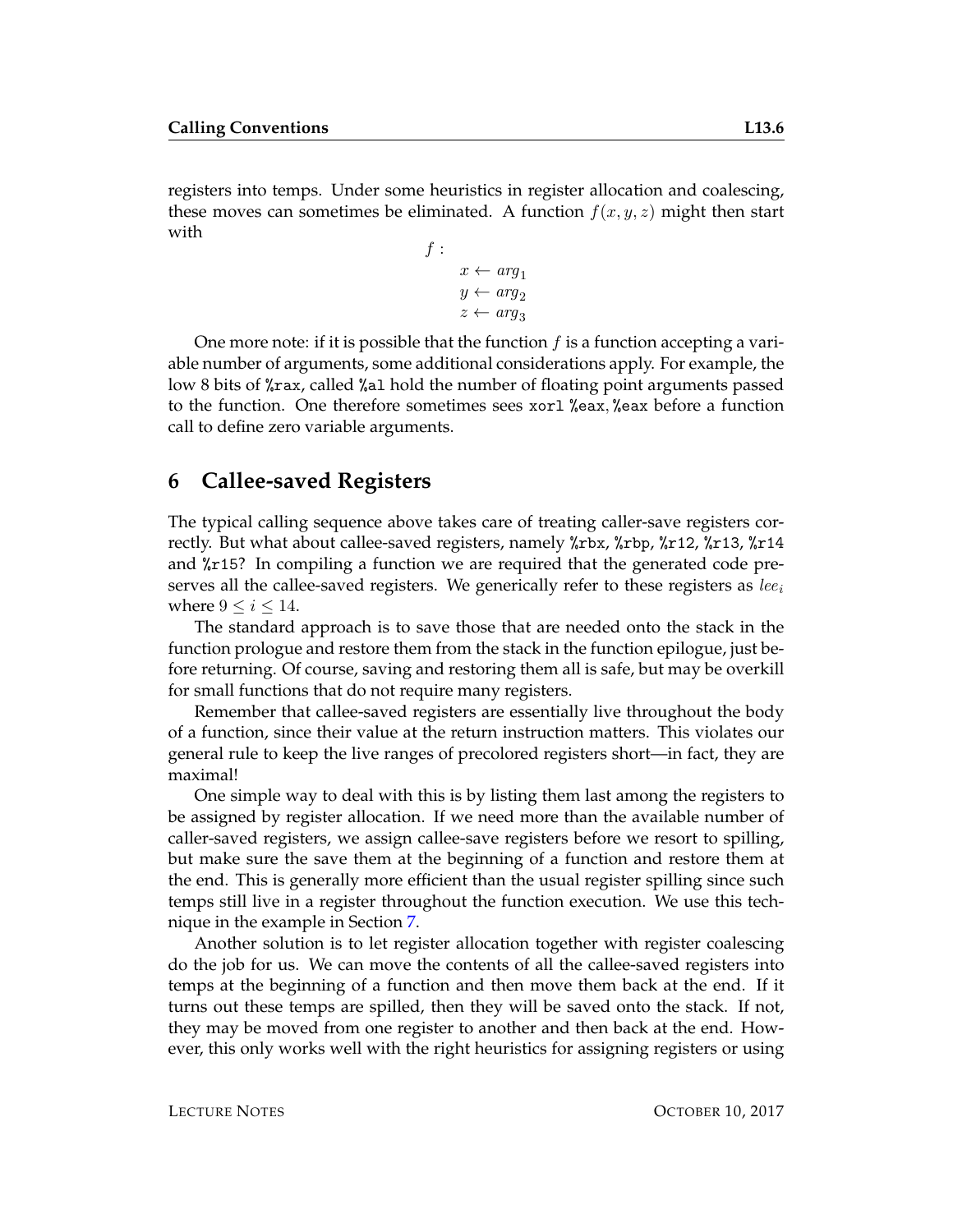register coalescing.<sup>[2](#page-6-1)</sup> Register coalescing consults the interference graph to check if we can assign the same register for variable-to-variable moves. Another optimization that can eliminate register-to-register moves is copy propagation, covered in a later lecture. However, copy propogation requires care because it might extend the live range of variables, possibly undoing the care we applied to keep precolored registers contained.

With this technique, the general shape of the code for a function  $f$  before register allocation would be

```
f :
        t_1 \leftarrow lee_9t_2 \leftarrow lee_{10}· · ·
        function body
         · · ·
        lee_{10} \leftarrow t_2leeg \leftarrow t_1ret
```
One complication with this approach is that we need to be sure to spill the full 64-bit registers, while registers holding 32-bit integer values might be saved and restored (or directly used as operands) using only 32 bits. Looking ahead, we see that we will need both 32 bit and 64 bit registers and spill slots in the next lab, so we might decide to introduce this complication now. Or we can still treat callee-saved registers specially and switch over to a more uniform treatment in the next lab.

With either of the techniques for using callee-saved registers, the one additional rule  $(J'_8)$  is not enough. We should also note that all *callee-save* registers should be considered *live* at the return instruction.

$$
\begin{array}{c} l:\mathsf{ret}\ s \\ \begin{array}{c} \mathsf{callee\text{-}save}(r) \\ \textsf{use}(l,r) \end{array} \end{array} J_2'
$$

We already know, by prior rule, that  $s$  itself is live at  $l$  . The rule new rule  $J_2'$  correctly flags all callee-saved registers as live throughout the function body, unless they are assigned somewhere. The code pattern above achieves exactly that, cutting their live ranges down to a minimum.

### <span id="page-6-0"></span>**7 An Extended Example**

We use the recursive version of the power function as an example to illustrate register allocation in the presence of function calls. The C0 source is on the left; the abstract assembly on the right.

<span id="page-6-1"></span><sup>&</sup>lt;sup>2</sup>One technique for register coalescing is briefly described in Section 8 of [Lecture 3.](http://www.cs.cmu.edu/~fp/courses/15411-f13/lectures/03-regalloc.pdf)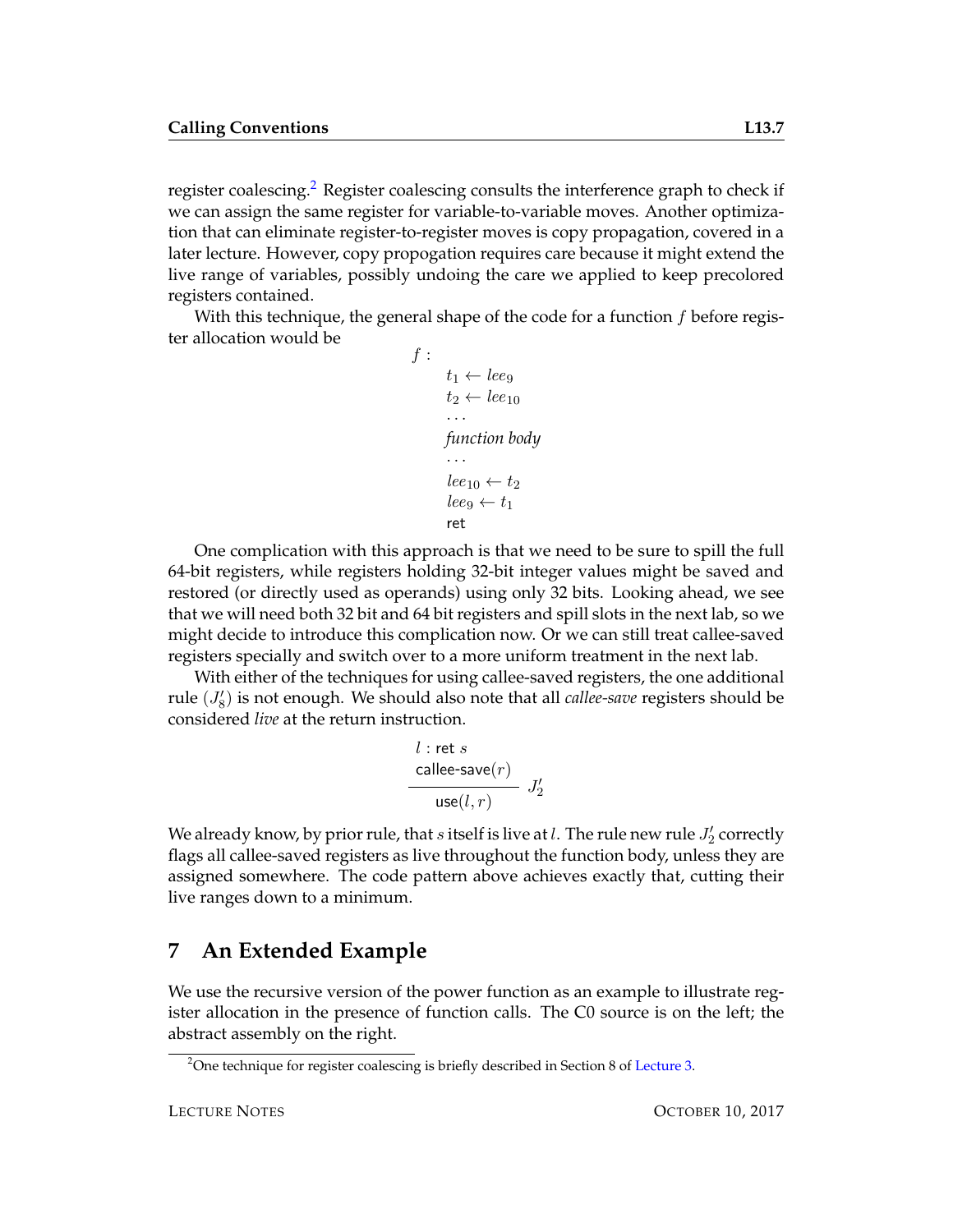```
int pow(int b, int e) pow(b,e):
//@requires e >= 0; if (e == 0) then done else recurse
\{ done:
 if (e == 0) ret 1
  return 1; recurse:
 else t0 < -e - 1return b * pow(b, e-1); t1 <- pow(b, t0)} t2 <- b * t1
                   ret t2
```
First, we (optionally) convert the program to SSA form. Looking at the right, we see it is already in static single assignment form! Looking on the left, we see a purely functional program. Since purely functional programs do not perform assignment, they must already be in SSA form!

As an illustration, we perform liveness analysis. We proceed backward through the program to compute the following information.

| program                              | def  | use                                                                                                               | live-in |
|--------------------------------------|------|-------------------------------------------------------------------------------------------------------------------|---------|
| $pow(b, e)$ :                        | b, e |                                                                                                                   |         |
| if $(e == 0)$ then done else recurse |      | $\epsilon$                                                                                                        | b, e    |
| done:                                |      |                                                                                                                   |         |
| ret 1                                |      |                                                                                                                   |         |
| recurse:                             |      |                                                                                                                   |         |
| $t_0 \leftarrow e-1$                 |      |                                                                                                                   |         |
| $t_1 \leftarrow \text{pow}(b, t_0)$  |      |                                                                                                                   |         |
| $t_2 \leftarrow b * t_1$             |      |                                                                                                                   |         |
| ret $t_2$                            |      | $\begin{array}{c c} t_0 & e & b, e \ t_1 & b, t_0 & b, t_0 \ t_2 & b, t_1 & b, t_1 \ t_2 & t_2 & t_2 \end{array}$ |         |

Next, we move to a lower-level representation, making the precolored registers explicit with the code pattern in Section [5.](#page-3-0) Keeping in line with our understanding of function calls, every argument and caller-saved register is defined by the call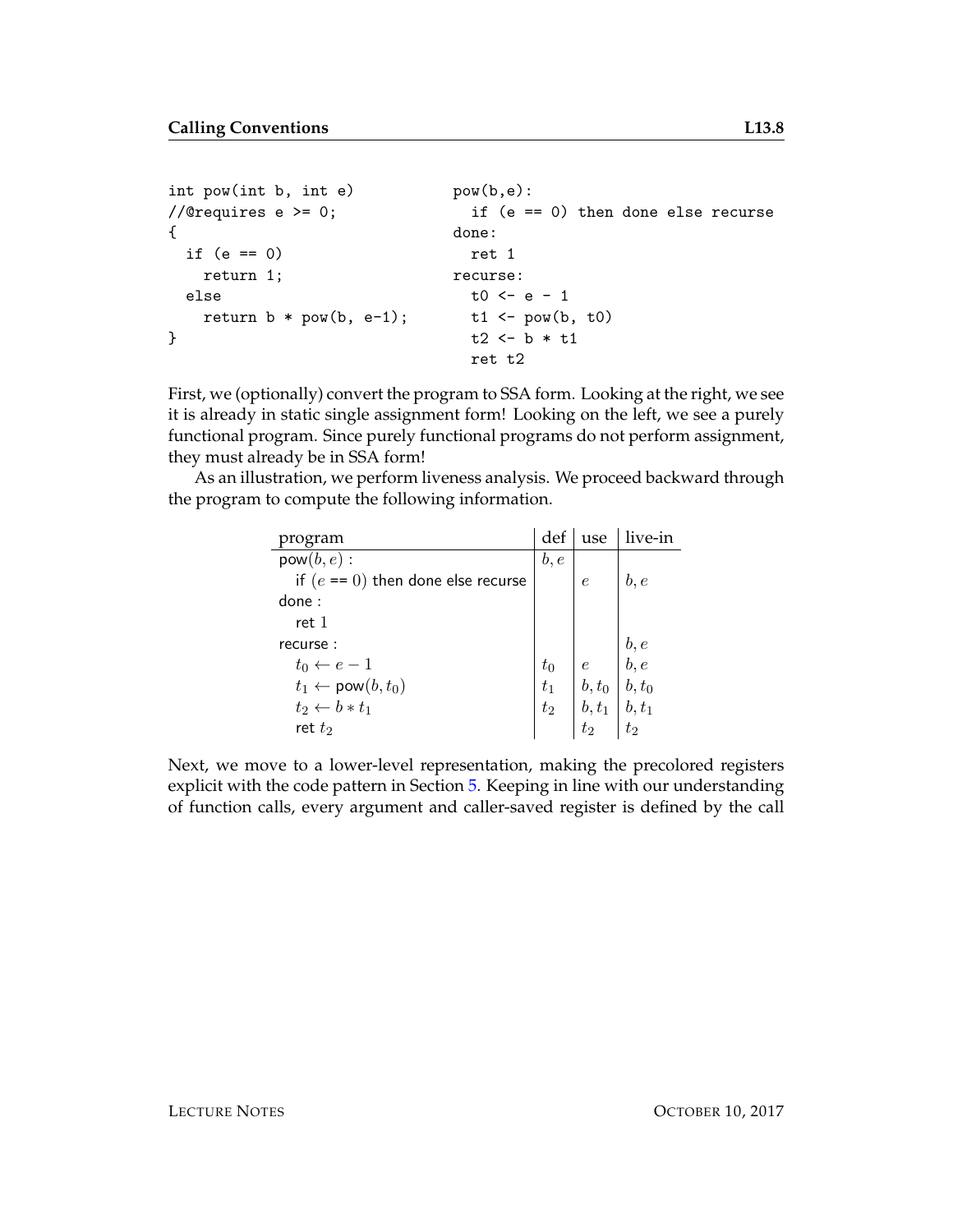instruction.

| program                              | def                    | use              | live-in           |
|--------------------------------------|------------------------|------------------|-------------------|
| pow:                                 | $arg_1, arg_2$         |                  |                   |
| $b \leftarrow arg_1$                 | b                      | $arg_1$          | $arg_1, arg_2$    |
| $e \leftarrow a r q_2$               | $\epsilon$             | $arg_2$          | $b, arg_2$        |
| if $(e == 0)$ then done else recurse |                        |                  | b, e              |
| done:                                |                        |                  |                   |
| $res_0 \leftarrow 1$                 | res <sub>0</sub>       |                  |                   |
| ret                                  |                        | res <sub>0</sub> | res <sub>0</sub>  |
| recurse:                             |                        |                  | b, e              |
| $t_0 \leftarrow e-1$                 | $t_0$                  | $\epsilon$       | b, e              |
| $arg_2 \leftarrow t_0$               | $arg_2$                | $t_0$            | $b, t_0$          |
| $arg_1 \leftarrow b$                 | $arg_1$                | $\boldsymbol{b}$ | $b, arg_2$        |
| call pow                             | $res_0, arg_1, arg_2,$ | $arg_1, arg_2$   | $b, arg_1, arg_2$ |
|                                      | $arg_3, arg_4, arg_5,$ |                  |                   |
|                                      | $arg_6, ler_7, ler_8$  |                  |                   |
| $t_1 \leftarrow res_0$               | $t_1$                  | res <sub>0</sub> | $b, res_0$        |
| $t_2 \leftarrow b * t_1$             | $t_2$                  | $b, t_1$         | $b, t_1$          |
| $res_0 \leftarrow t_2$               | res <sub>0</sub>       | $t_2$            | $t_2$             |
| ret                                  |                        | $res_0$          | res <sub>0</sub>  |

We have not made any callee-saved registers explicit yet, in the hope we will not need them. After all, there are only two variables and three temps in the program, but we have eight caller-saved registers.

Next, we build the interference graph. For each line  $l$  and each temp  $t$  defined at  $l$ , we create an edge between  $t$  and any variable live in the successor. The only exception is a move  $t \leftarrow s$ , where we don't create and edge between t and s because they could be consistently be assigned to the same register. We find that only b interferes with other temps and precolored registers.

|       | $temp$ interfering with                                                      |
|-------|------------------------------------------------------------------------------|
|       | $res_0, arg_1, arg_2, arg_3, arg_4, arg_5, arg_6, ler_7, ler_8, e, t_0, t_1$ |
|       |                                                                              |
| $t_0$ |                                                                              |
|       |                                                                              |
| tэ    |                                                                              |

All precolored registers implicitly interfere with each other, so we don't include that in the interference graph. We are left with no caller-saved registeres where it is possible to store b. Rather than storing it on the stack, we can store it in one of our callee-saved registeres  $le_{9}$ , which we will therefore need to push when we enter into the function and pop before returning. We also add an epilouge, exitpow, to keep us from having to write the pop operations multiple times in the program.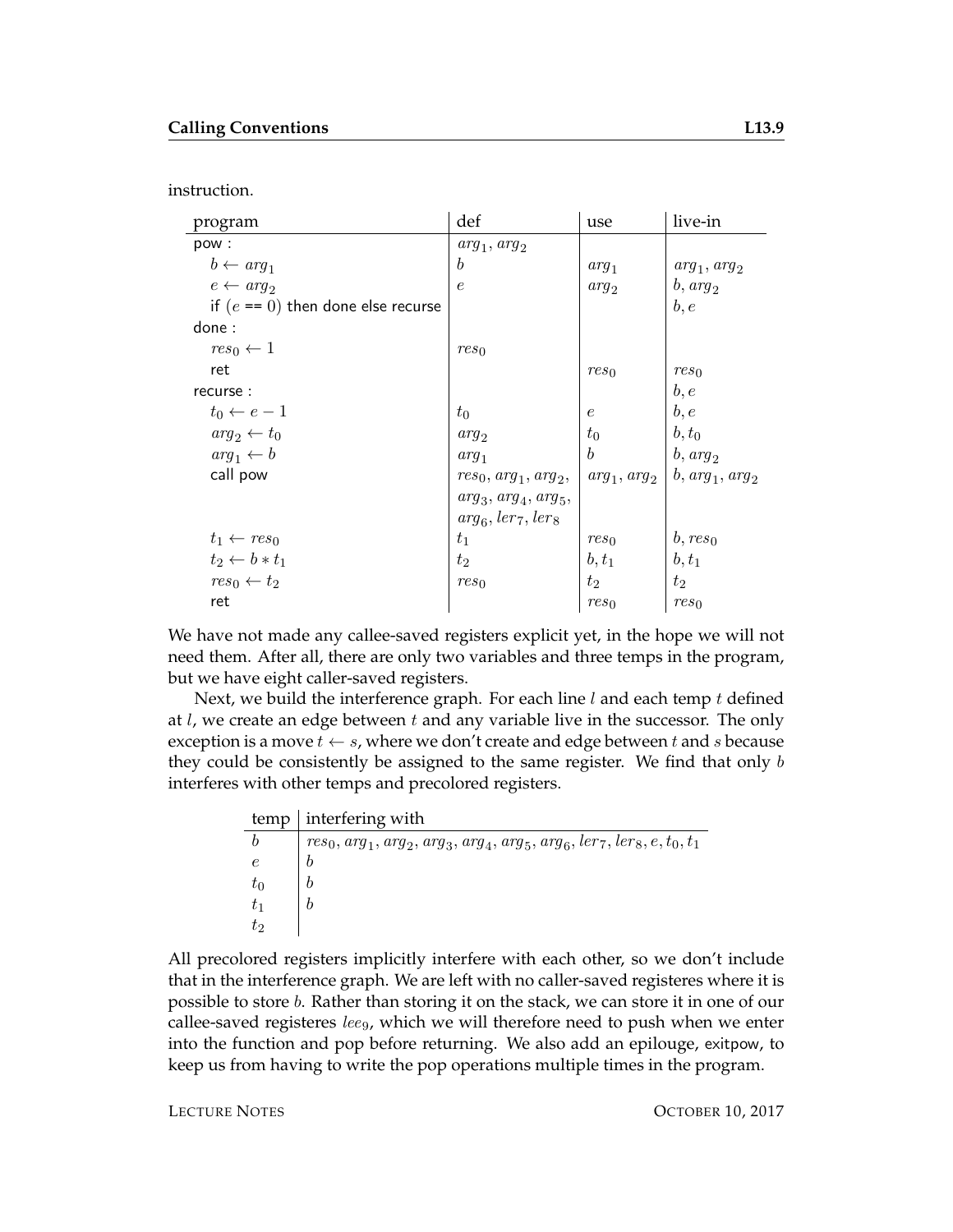| program                              | live-in               |
|--------------------------------------|-----------------------|
| pow:                                 | $arg_1, arg_2, leeg$  |
| push leeg                            | $arg_1, arg_2, lee_9$ |
| $b \leftarrow arg_1$                 | $arg_1, arg_2$        |
| $e \leftarrow arg_2$                 | $b, arg_2$            |
| if $(e == 0)$ then done else recurse | b, e                  |
| done:                                |                       |
| $res_0 \leftarrow 1$                 |                       |
| goto exitpow                         | res <sub>0</sub>      |
| recurse:                             | b,e                   |
| $t_0 \leftarrow e-1$                 | b, e                  |
| $arg_2 \leftarrow t_0$               | $b, t_0$              |
| $arg_1 \leftarrow b$                 | $b, arg_2$            |
| call pow                             | $b, arg_1, arg_2$     |
| $t_1 \leftarrow res_0$               | $b, res_0$            |
| $t_2 \leftarrow b * t_1$             | $b, t_1$              |
| $res_0 \leftarrow t_2$               | $t_2$                 |
| goto exitpow                         | res <sub>0</sub>      |
| exitpow:                             | res <sub>0</sub>      |
| pop $leq_9$                          | res <sub>0</sub>      |
| ret                                  | $_{leg, res_0}$       |

While the callee-saved  $le_{10}, \ldots, le_{14}$  are still (implicitly) live through this function because they are all needed at the final return, after the rewrite  $le_{9}$  no longer is. Therefore, it no longer interferes with any temps.

We can construct a *simplicial elimination ordering*, from the interference graph, such as:

 $b, e, t_0, t_1, t_2$ 

We order the colors (machine registers) as

$$
res_0, arg_1, \ldots, arg_6, ler_7, ler_8, lee_9
$$

with the idea that caller-saved registers come first (including argument registers which we will likely need anyway), followed by the only callee-saved register we are currently permitted to use. If we needed more, we would first have to spill and restore them.

From this we construct the assignment

| b       | $\mapsto$ | leeg             |
|---------|-----------|------------------|
| e       | $\mapsto$ | $res_0$          |
| $t_0$   | $\mapsto$ | res <sub>0</sub> |
| $t_{1}$ | $\mapsto$ | $res_0$          |
| $t_2$   | $\mapsto$ | $res_0$          |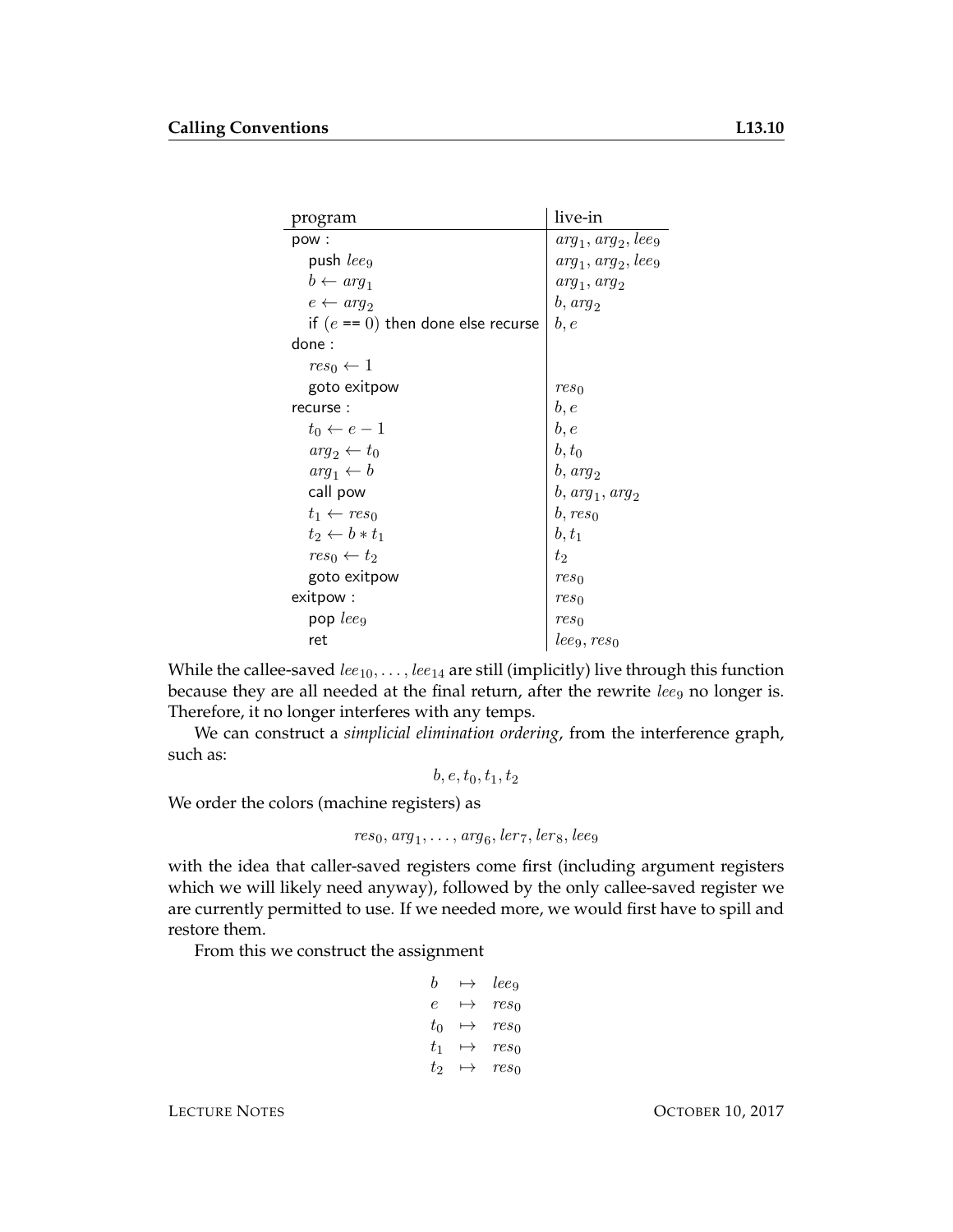Applying the substitutions:

```
pow :
  push leq_9\textit{lee}_9 \leftarrow \textit{arg}_1res_0 \leftarrow arg_2if (res_0 == 0) then done else recurse
done :
  res_0 \leftarrow 1goto exitpow
recurse :
  res_0 \leftarrow res_0 - 1arg_2 \leftarrow res_0arg_1 \leftarrow lee_9 (redundant)
  call pow
  res_0 \leftarrow res_0 (redundant)
  res_0 \leftarrow leeg + res_0res_0 \leftarrow res_0 (redundant)
  goto exitpow
exitpow :
  pop leq_9ret
```
There are now some redundant instructions that can be eliminated. The self-moves are obvious, and one line becomes a self-move if we notice that it is moving a value from  $leeg$  into  $arg_1$  that was definitely already there (copy propogation). Using GNU (AT&T) assembler format for x86-64, we end up with:

```
pow: pushq %rbx
      movl %edi, %ebx
      movl %esi, %eax
      cmpl $0, %eax
      jne L1
      movl $1, %eax
      goto L2
L1: subl $1, %eax
      movl %eax, %esi
      call pow
      imull %ebx, %eax
L2: popq %rbx
      ret
```